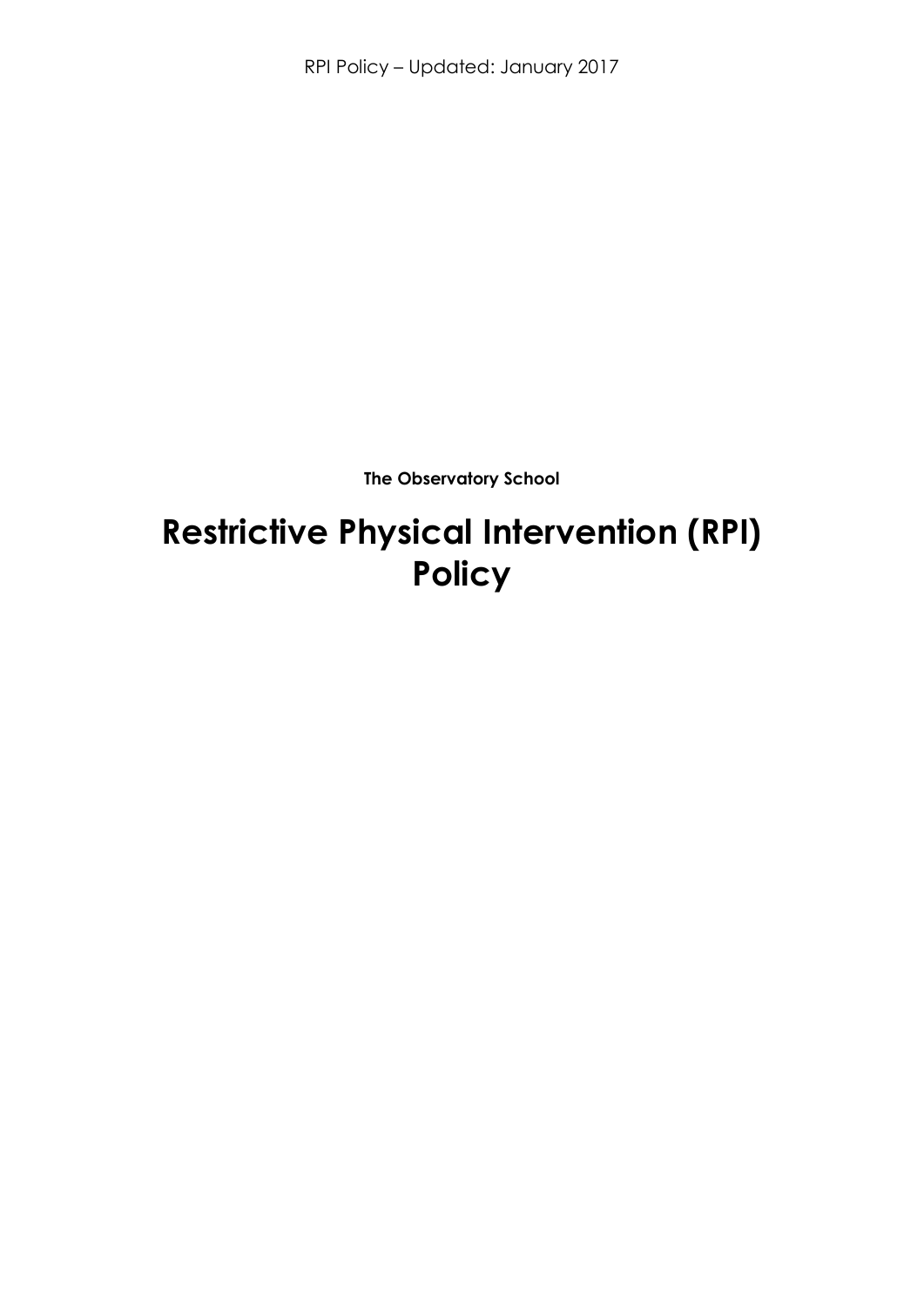All substantive members of staff are trained as soon as possible after starting and receive refresher Team Teach training every two years (or as soon as possible thereafter). All substantive staff have a Team Teach certificate to certify they have been trained and a Team Teach workbook as a reference guide. All staff have access to the Team Teach website www.team-teach.co.uk for further reference.

In emergencies, staff may take urgent action without Team Teach training as long as such actions are in line with the protocols and procedures as detailed in this policy.

## **Definition of Restrictive Physical Intervention**

RPI is the positive application of force with the intention of preventing a pupil from harming him/her self or others, or from causing serious damage to property.

- 1. RPI is a last resort and is only required to prevent the immediate harm or damage either to the pupil him/herself or to others and property.
- 2. It must always be an **act of care and control not punishment.**
- 3. Under usual circumstances two trained staff member should always be present with a third trained staff member as a witness, and if needed to act as a critical friend.
- 4. No staff member will ever use any form of corporal punishment, or make a threat of hitting, kicking, biting or any rough handling which causes harm or the expectation of harm.

#### Therefore:

- 1. When dealing with inappropriate or challenging behaviours we are always looking to employ the least restrictive means of achieving the end.
- 2. The first approach is always to look for alternatives to restraint, to try to deescalate situations and circumstances in which these behaviours may arise, to prevent them, and to teach appropriate alternatives.
- 3. In some situations however, RPI can also be seen as a form of comfort and reassurance. Pupils on occasion can become very distressed at their own lack of control and can become calmed and reassured by the RPI. The level of RPI to be used is that which is reasonable to convey security and reassurance.
- 4. RPI should only be used when required by prevailing circumstances and never as part of a general regime.
- 5. When RPI is required the level employed should be the least restrictive required to prevent injury to the child, danger to others, or serious damage to property.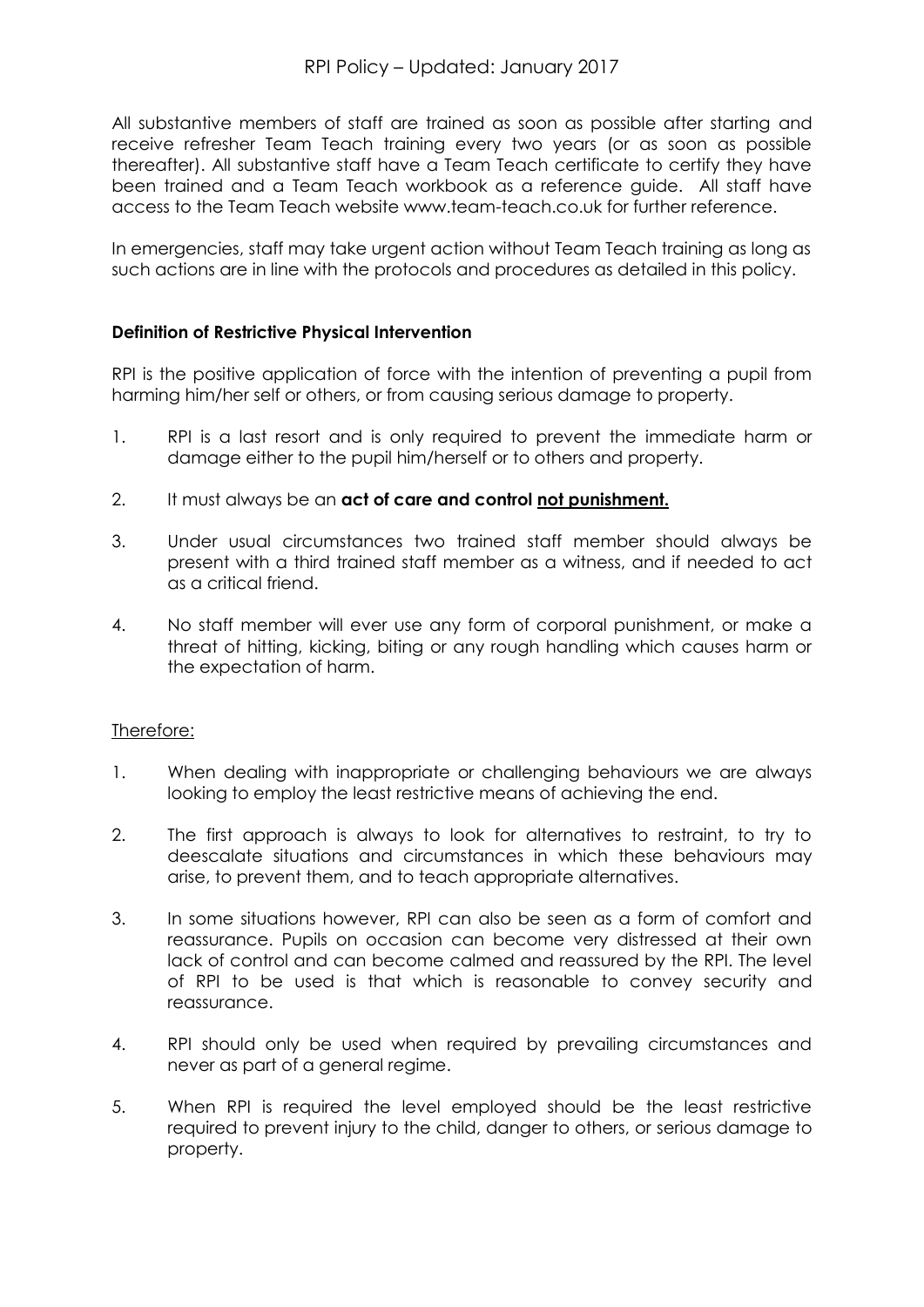6. It must never be used in anger.

## 7. **It is not a punishment**.

#### 8. **It must not involve deliberately painful or dangerous procedures**.

- 9. All incidents involving RPI must be logged on Sleuth with the staff member who actioned the hold completing the report.
- 10. Parents must always be informed when RPI has been employed. The Office Manager ensures that the Sleuth database is checked daily for RPI reports and a letter for parents is sent to the Head teacher to be signed.
- 11. The Office Manager when completing the written report to parents should also complete the basic details on the 'Pupil De-Breif sheet' and sent it to the Headteacher with the parental letter for completion. The Headteacher will decide which staff member should complete the de-brief, but they should not be a staff member that was involved in the RPI. The records of pupil debrief should be held in the individual pupil file and any actions emailed to relevant staff.
- 12. Whenever possible, assistance should be requested before there is a need to resort to RPI. This can be made using a 'STAFF HELP' code over the school radio followed by the location of the incident
- 13. Staff must apply **only** a reasonable level of intervention, They must:
	- a) Avoid interference with breathing, blood supply or genital areas.
	- b) Avoid holding throat, neck or fingers. When limbs are being held, areas around joints must be avoided. These areas are vulnerable to forceful pressure.
	- c) Avoid arousing sexual expectations or feelings.
- 14. When it is necessary to lower a pupil to the ground to safely hold them, care must be taken to avoid injury either to the member of staff or the pupil.
- 15. Staff should not hold if on their own unless a dynamic risk assessment deems it absolutely necessary, or do not feel capable of holding that child safely without further staff support. All staff members must be prepared to offer support.
- 16. If a member(s) of staff are involved in RPI with a pupil, other members of staff should ask whether support is needed by offering 'HELP AVAILABLE'. It is good practice amongst staff to offer 'HELP AVAILABLE' support even when a RPI is appears to be de-escalating. Staff must never use RPI with a pupil if they feel angry. If supporting staff feel that the staff member needs step away from the incident of RPI then the command of 'MORE HELP AVAILABLE' will be issued. This is a prompt for the staff member to leave immediately as they are escalating rather than de-escalating the incident.